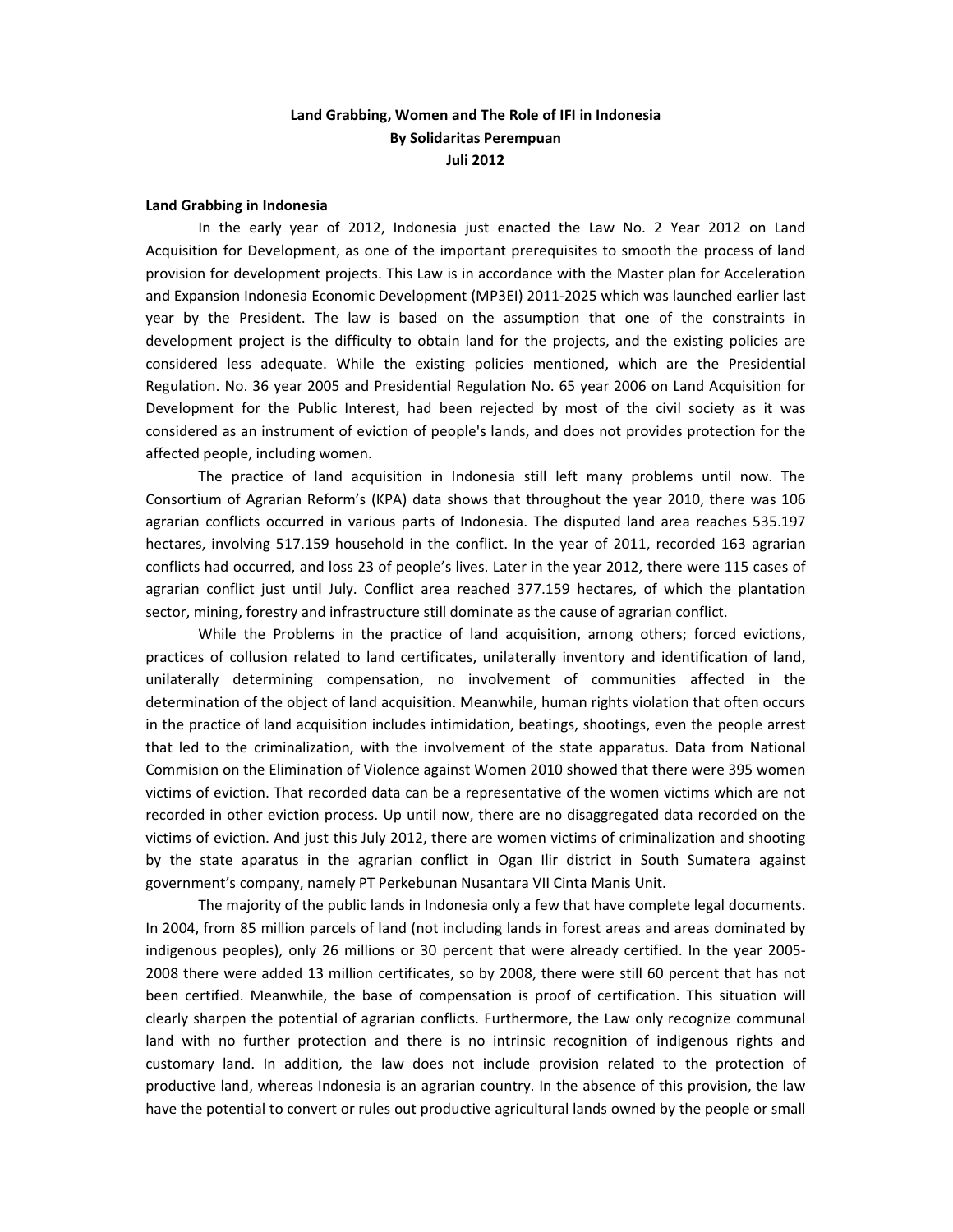farmers on the pretext of development for the public interest. This means that the law does not consider the historical-sociological analysis that Indonesia is an agricultural country where the people live from agriculture lands.

The Law is part of Indonesia infrastructure development regulation reform package to foster private investment and push for market based oriented in the development projects. The Law is like arguing as if the project is on behalf of the public interest, even though the project is no more than for private interests, such as infrastructure projects that are fully financed, owned, managed and intended for private interests, even foreign parties. Among other things, highway projects, dams, ports, airports, telecommunication facilities and infrastructure, transportation, drinking water, to the large-scale agriculture such as the Food Estate, which have been open to private and foreign companies. The Law becomes a tool to support the investments on behalf of development, through the exploitation of natural resources and industrialization by the private sector. Which is inversely proportional to the spirit of addressing the climate change, because it affects the acceleration of global warming due to land use and industrialization. This policy is also intended to facilitate foreign investors to easily control strategic sectors through infrastructure development in Indonesia. This policy is not protecting the community that would become vulnerable to eviction and target of criminalization. In fact, the academic text of the Law stated that 'the public objection for acquisition of land for a project is classified as and obstacle or hindrance '. It is very clear that this Law is more accommodating the interest of private sector.

### The involvement of ADB in the Land Acquisition Law

Originally, the Law was pushed by the Asian Development Bank and World Bank since 2005. The agency has long engagement in the funding for infrastructure development and technical assistance to regulatory changes in energy, roads, communications, airports, water, and harbor. Through the scheme the debt for Infrastructure Sector Reform Development Program, the government was being encouraged to perform a variety of policy reforms to strengthen the role of private sector through Public Private Partnership scheme (PPP) and the liberalization policy.

Then this Law was also getting financial support from the Asian Development Bank (ADB), through a Technical Assistance (TA) called "Republic of Indonesia: Enhancing the Legal and Administrative Framework for Land Project" , TA project number - 37 304, with the amount of funds USD 600,000. Results of Technical Assistance (TA), the ADB's view that Indonesia needs a national policy for the settlement and development. The project was approved to assist Indonesia to the establishment of legal and administrative framework for land acquisition and resettlement. However, the ADB as an international financial institution claiming to have a high standard of protection that did not follow the principle of meaningful consultation in the process of providing technical assistance to the affected communities, especially women.

ADB to support The Law through its technical assistance can be said to be a grant, but the projects will be executed by accommodated by this Law has the potential to increase the debt, either by private sector or government. Government in infrastructure development clearly requires great cost and often the government will seek sources of financing through loan. ADB's country partnership strategy with Indonesia has allocated loans to Indonesia amounting to USD 2.64 billion for the year 2011-2013, including the development of infrastructure. Meanwhile, financing in the form of loan provided by ADB to the private sector to finance private projects, must be secured from the Government of Indonesia and if private companies can not pay it will be borne by the Government of Indonesia. Meanwhile, the increasing national debt will have implications for the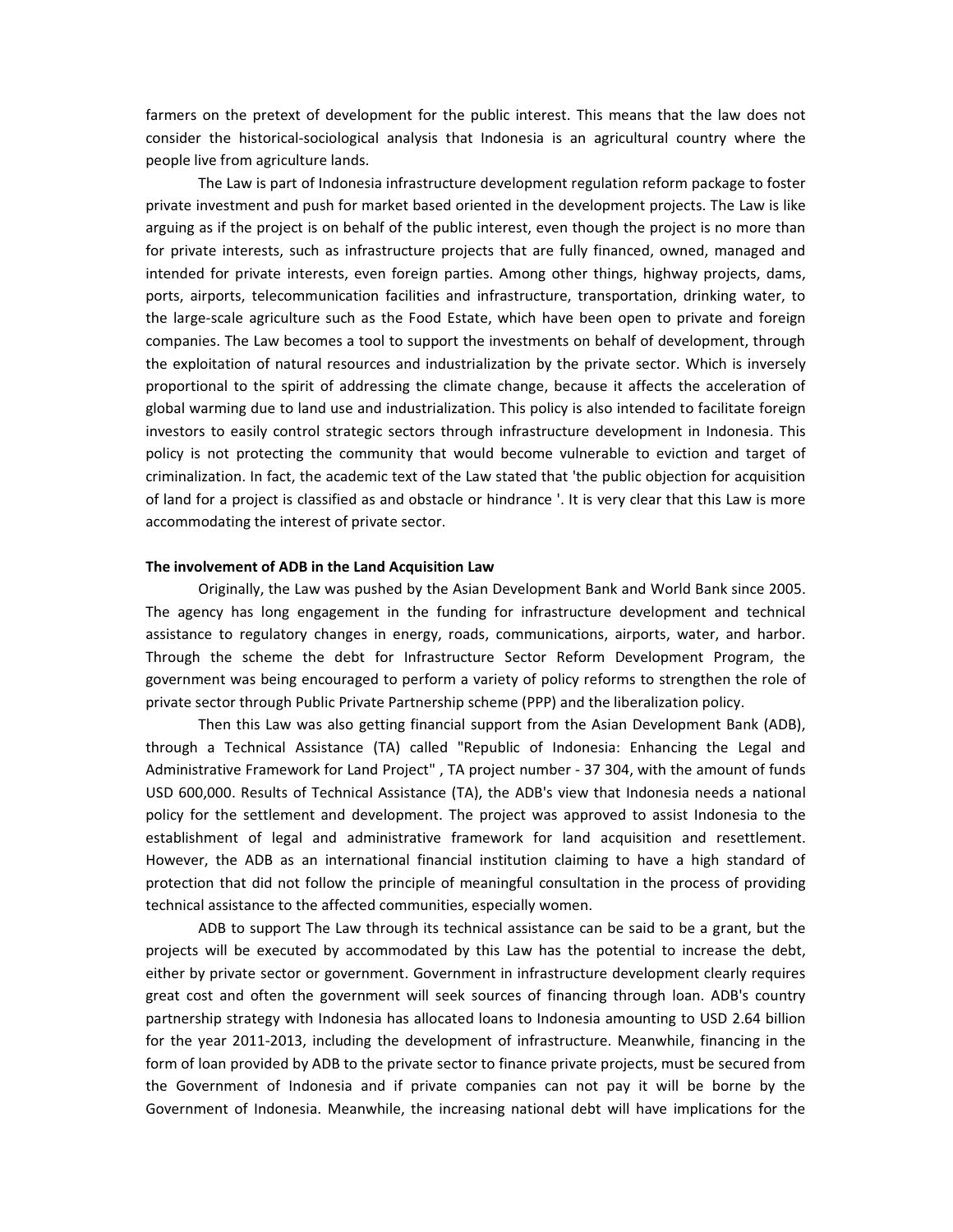reduction in welfare. Because the repayment of debt principal and interest payments on debt taken from the state budget, which would have implications for the reduction in the amount of subsidies and basic services for the community.

## ADB's Infrastructure Project in Indonesia

On December 2007, Asian Development Bank (ADB) received a proposal from Indonesian government entitled "Regional Road Project "Number 38479, which will build the road infrastructures in Java and Kalimantan. The project planned to operate the MFF (Multi-tranche Financial Facilities) in amount of USD 500 million, covers 1,273.5 km. In addition, ADB has approved to fund the technical assistance in amount of USD 1, 3 million. Due to some problems related to the project, the fund has been change from MFF to single loan with the amount of USD 180 million, covers 476 km. Although the road project was rejected by local community groups in Indonesia, and was found not to have complied with ADB's Public Communications Policy and Gender and Development Policy, it was still approved by the ADB Board of Directors. The changes were a result of a long advocacy from civil society, among other was Solidaritas Perempuan, which shown the problems in the project.

The approval of the Regional Road Development Project by the ADB Board of Directors was a solid proof that its set of policies were merely lip-service. Other concerns raised against the project were the non-recognition of indigenous community's rights, meaningless consultation, lack of information on social, economic and cultural status of women, and unavailability of translated documents for affected communities. Furthermore, ADB is currently preparing for the provision of funds for tehnical assistance (TA) Phase II valued at USD 1.5 million. This technical assistance plan will be approved on 14 September 2012.

The road project is potentially caused in people's eviction, and productive soil and paddy fields as the sources of occupation for people. This thing will also impacted in people's economic sector, particularly for woman who rely their live on land cultivation. As a domino effect, woman has to seek for alternative occupation in informal sectors vulnerable upon worker's exploitation and sexual abuse. The road development project planned to utilize ADB's loan will faster the feminization of poverty in Indonesia. It somehow against the main objectives of ADB, that is to foster people's economic sectors in developing countries.

Furthermore, Asian Development Bank gave a grant of 500 thousand U.S. dollars to boost the development of infrastructure projects in Indonesia. The funds provided through the Japanese funds for poverty reduction (Japan Fund for Poverty Reduction / JPFR). This technical assistance will increase the capacity of governments to develop, implement and monitor the government's joint project to increase the number and value of projects, which are commercially attractive and sustainable for the private sector. The project is a public-private partnership (PPP) held by National Development Planning Agency (Bappenas) as the agency responsible for technical assistance and PT Sarana Multi Infrastructure as the implementing agency.

#### The Impact to Women

Eviction is one of the very complex issues in Indonesia to date, both the eviction of residential land and livelihoods, both in urban and rural areas. Complex problems related to the eviction because the majority of the public ownership of land, which until now is uncertified. This situation clearly affects the occurrence of land conflict or land grabbing and even people. The impact of evictions of land tenure and livelihoods clearly had an effect on the loss of women's rights that led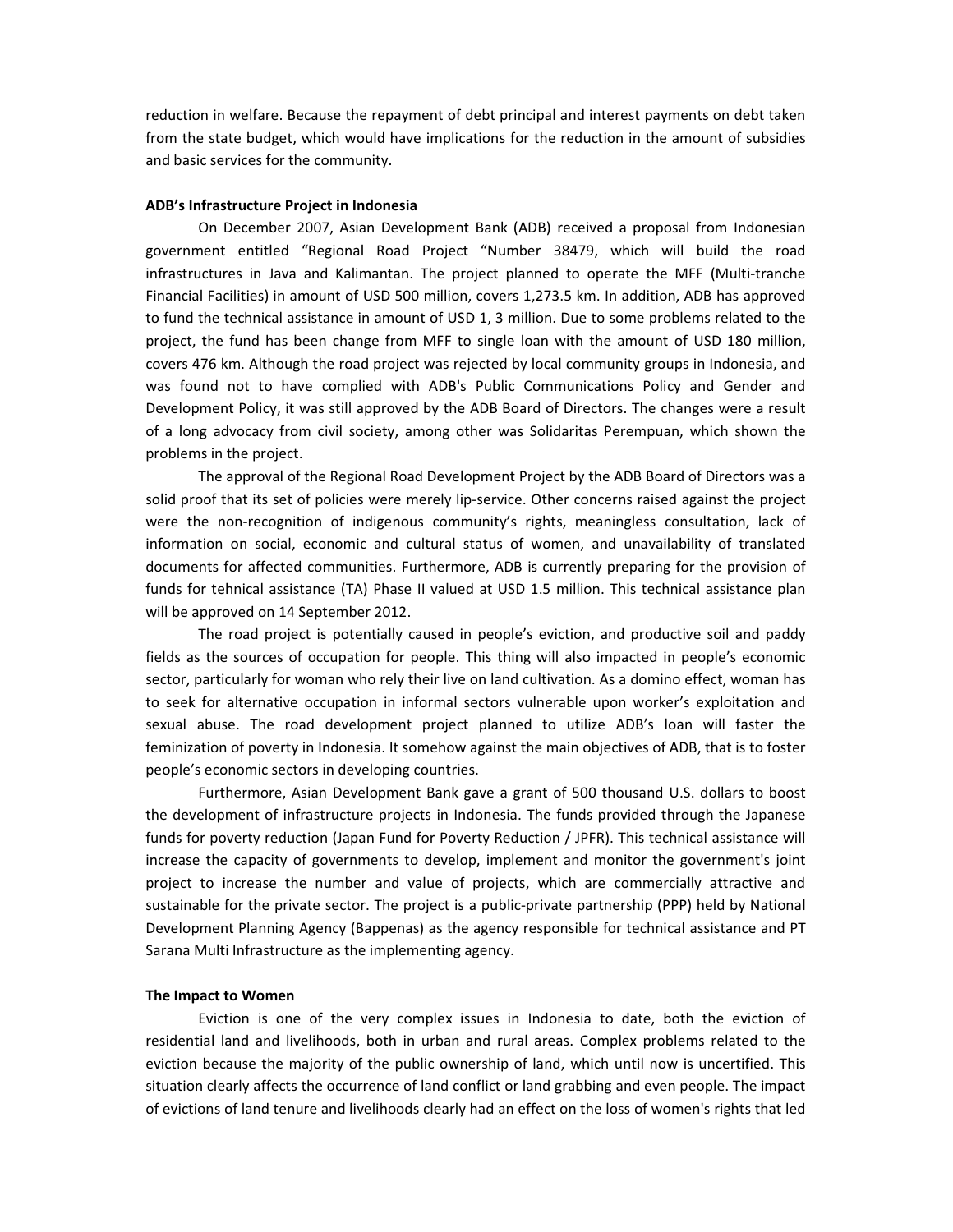to the impoverishment of women, particularly indigenous women. For women, the land is not only has a monetary or economic value. Moreover, land for women have philosophical value and social value, as something that inherited from generation to generation thatb will bequeathed to the sustainability of future generations. They are very close to the land and natural resources management. Therefore, women are almost always in the forefront to defend their land. Tallo, woman from the village of Loli Oge, Donggala, Central Sulawesi reveal "When women defend their land, it is done not for the benefit of herself. But also think about how the lives of children and the community if the land was forcibly taken from them".

But the system made by state and the patriarchal culture does not provide an opportunity for women to gain access and control over land. They always being excluded from the decision making process related to Land. They are not involved in the project approval process. Even the ownership of land is mostly under the name of man. And, in the negociation process for compensation, women not usually be part of and when the money spend unwisely by man, they can only suffer more from trying to provide the needs of the family. The Land Acquisition for Development Law will strengthened the problem situation from evictions of poor people both in urban and rural. This condition will also increase injustice and impoverishment of women due to misguided development. The gender roles of women makes women not having access to land, communally and individually. Eviction cases up until now are still leaves a variety of cases and raises new issues for women, because. This will also implicates women's survival, because women will lose homes and livelihoods.

Land conflicts caused by development policies within the present exploitative social relations that are subordinate to women so that women experience oppression layered situation. Women's experience shows that land conflicts in Indonesia military and police use in making land in the community. This is not a little to make women and children as victims, such as Alas Tlogo events of 2008 and other agrarian conflict as it happened and Riau and Jambi. Not a few women also experienced due to the criminalization of their actions to defend their land. Women experiencing intimidation, physical violence, psychological, sexual, not even a little of casualties. Women who lost her husband a result of land conflicts, increase women's double burden of having to make a living at the same time harder to manage her household. All of the above situation of women, proving that the development of increasingly exploitative perpetuate, even exacerbate gender inequalities created. So far, cases of which occur, often resulted on the violation of the rights - the rights of women, even using a brute force approach, psychic and physical, even to the level of criminalization or shootings conducted by the state / military or corporate. Evictions that occur often do not notice the situation and condition of women, for example in the case of pregnant women, elderly, and children. Most evictees end up with a prolonged trauma. Therefore, if there is no safeguard against the situation and condition of women, the oppression and gender inequality is increasing.

Often the process of eviction is carried out by companies or governments, do not care about the relocation or resettlement, even the government does not provide land for the relocation of people who experience eviction. The Government considers the compensation given to affected communities is considered to have completed, so the government does not prepare the land or territory which will be space for the relocation of affected communities. It is also commonly experienced by local communities, as well as indigenous peoples, where they demolished residential areas for oil palm plantation expansion, without the certainty of the relocation and replacement of land. Problems in the practice of land acquisition and the human rights violation that often occurs in the practice of land acquisition, are significantly affected to the loss of livelihoods, and the threat to